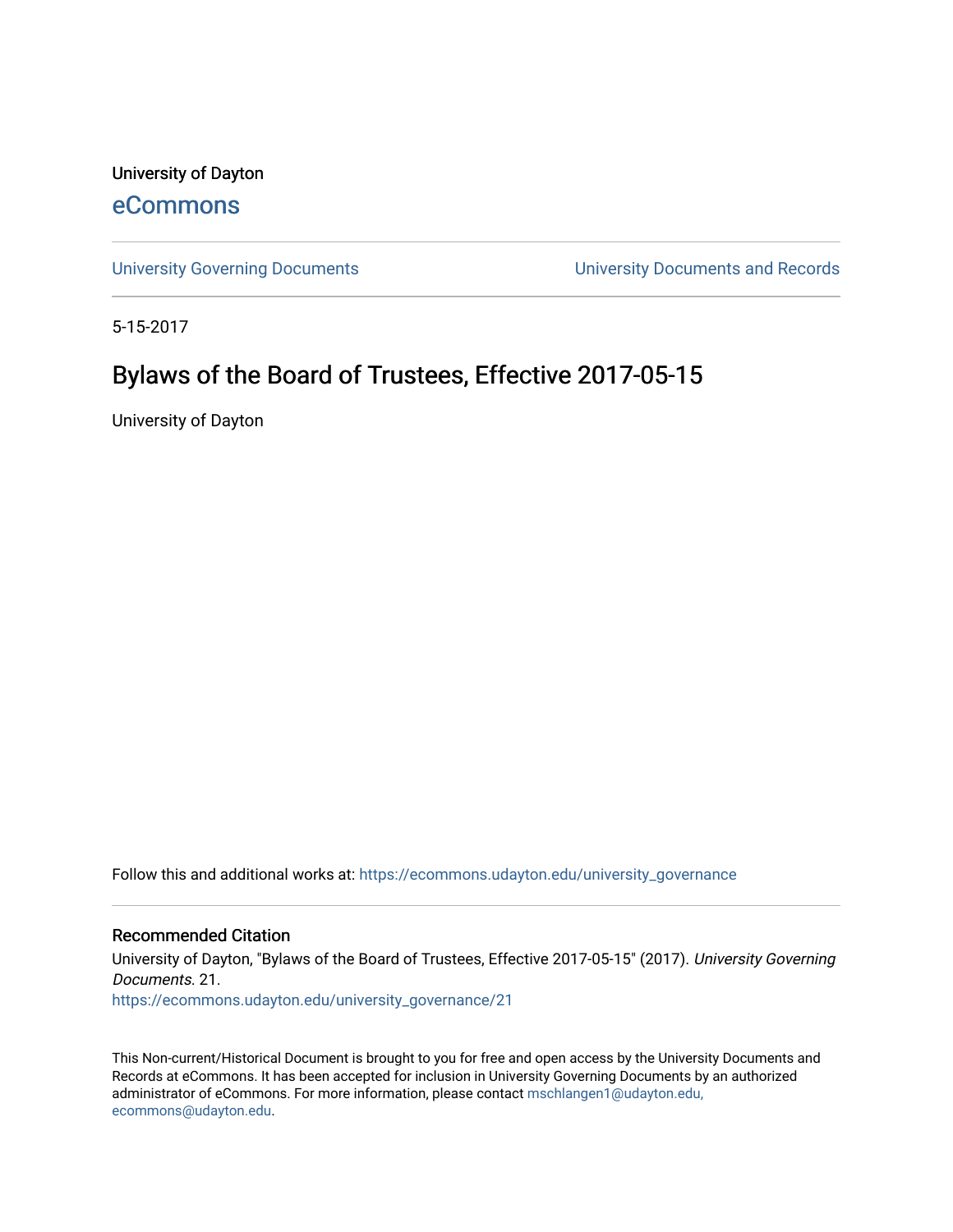# **Bylaws of the Board of Trustees**

# **BYLAWS OF THE BOARD OF TRUSTEES OF THE UNIVERSITY OF DAYTON**

Approved November 13, 1970 Amended August 31, 1972 Amended January 21, 1983 Amended May 13, 1988 Amended January 15, 1999 Amended May 19, 2006 Amended May 18, 2007 Amended January 16, 2009 Amended January 20, 2011 Amended October 17, 2013 Amended January 16, 2015

#### Preamble

The Board of Trustees of the University of Dayton has been established by the Members of the University of Dayton non-profit corporation (the "University") under the provisions of the Articles of Incorporation of the University of Dayton, as amended, the Code of Regulations of the University, and the portions of the Ohio Revised Code relating to Non-Profit Corporations to exercise final control over all matters pertaining to the governance of the University except where such authority has been specifically reserved to the Members of the University. These Bylaws, when adopted by the Board of Trustees, shall determine the operational procedures for the Board within the limits prescribed by said Articles of Incorporation, as amended, and the Code of Regulations of the University.

# **ARTICLE I: MEMBERSHIP AND ELECTION**

#### Section 1: Membership and Election

(a) The membership of the Board of Trustees and election thereto shall be determined according to the provisions of Article V, Section 2 of the Code of Regulations of the University.

(b) The total number of members of the Board of Trustees is determined from time to time by the Members of the University.

(c) The Committee on Trustees shall prepare a list of names of candidates for nomination as Trustees and submit such list to the Chairperson of the University at least five days prior to any regular or special meeting of the Members of the University whenever practically possible.

(d) When approved by the Members of the University, a list of nominees shall be submitted to the Board of Trustees for the election of Trustees at any regular or special meeting of Trustees.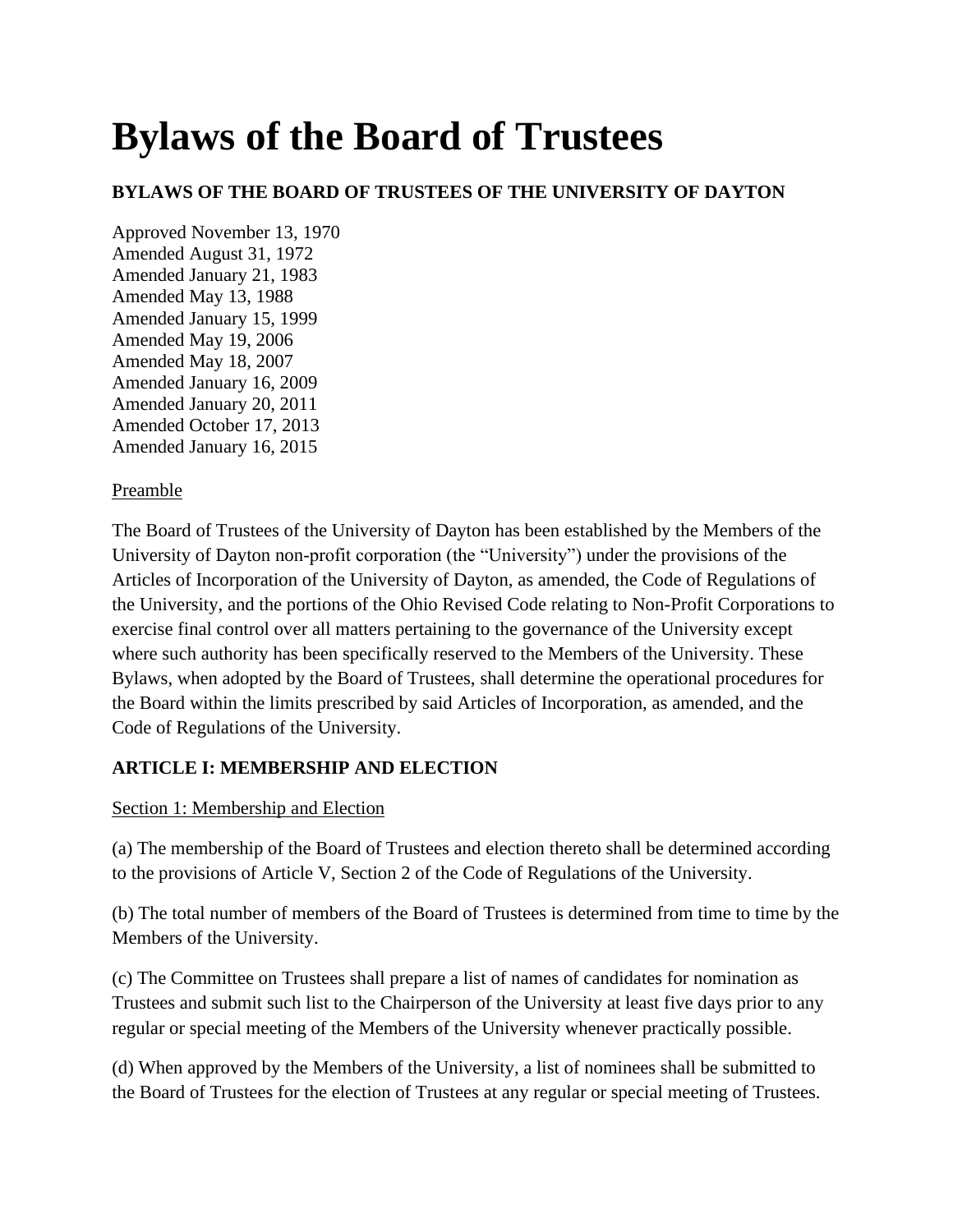(e) Each Trustee is expected, in good faith:

(i) to perform his or her obligations as Trustee with the level of fiduciary care that is the standard for higher education institutions;

(ii) to treat with highest confidence information about the University that the Trustee learns in the exercise of his or her duties as Trustee, that he or she knows or reasonably should know is confidential and not generally known to the public;

(iii) to be familiar with and comply with the University of Dayton's Code of Business Conduct/Conflict of Interest Policy for Trustees, as it shall exist from time to time, and to submit a signed Conflict of Interest Statement to the University each year when due;

(iv) in serving on a Board committee, to abide by the terms of the charter applicable to that Committee; and

(v) to refrain from any conduct in violation of any criminal statute, conduct involving moral turpitude or public conduct (including a public oral or written statement) that is knowingly inconsistent with, embarrassing to (from a reasonable person's perspective) and/or harmful to the University's identity as a Catholic institution;

(f) Trustees remain subject to the removal authority of the Members of the University pursuant to Article V, Section 6(c) of the Code of Regulations of the University.

#### **ARTICLE II: MEETINGS**

Section 1: Regular and Special Meetings

(a) Unless otherwise decided by its members, the Board of Trustees shall hold regular meetings in the Fall, Winter and Spring at such date, time, and place as may be fixed by the Board.

(b) The Spring meeting shall be designated as the Annual Meeting.

(c) Special meetings of the Board of Trustees may be called by the Chairperson of the Board, the President of the University, or upon the written request of any five Trustees.

(d) Written notice of all meetings, including the agenda, shall be sent by electronic notification by the Secretary of the Board to each member of the Board at least five days prior to the date of the meeting whenever practically possible.

(e) Any action which might be taken at a meeting of the Trustees may be taken without such meeting if authorized in writing by all the current Trustees, provided only that evidence of such action be retained in the permanent record or minutes relating to meetings of the Trustees.

(f) A meeting of the Trustees may be conducted, in whole or in part, by electronic mail, or by electronic audio or video screen communication, (i) if the University implements measures to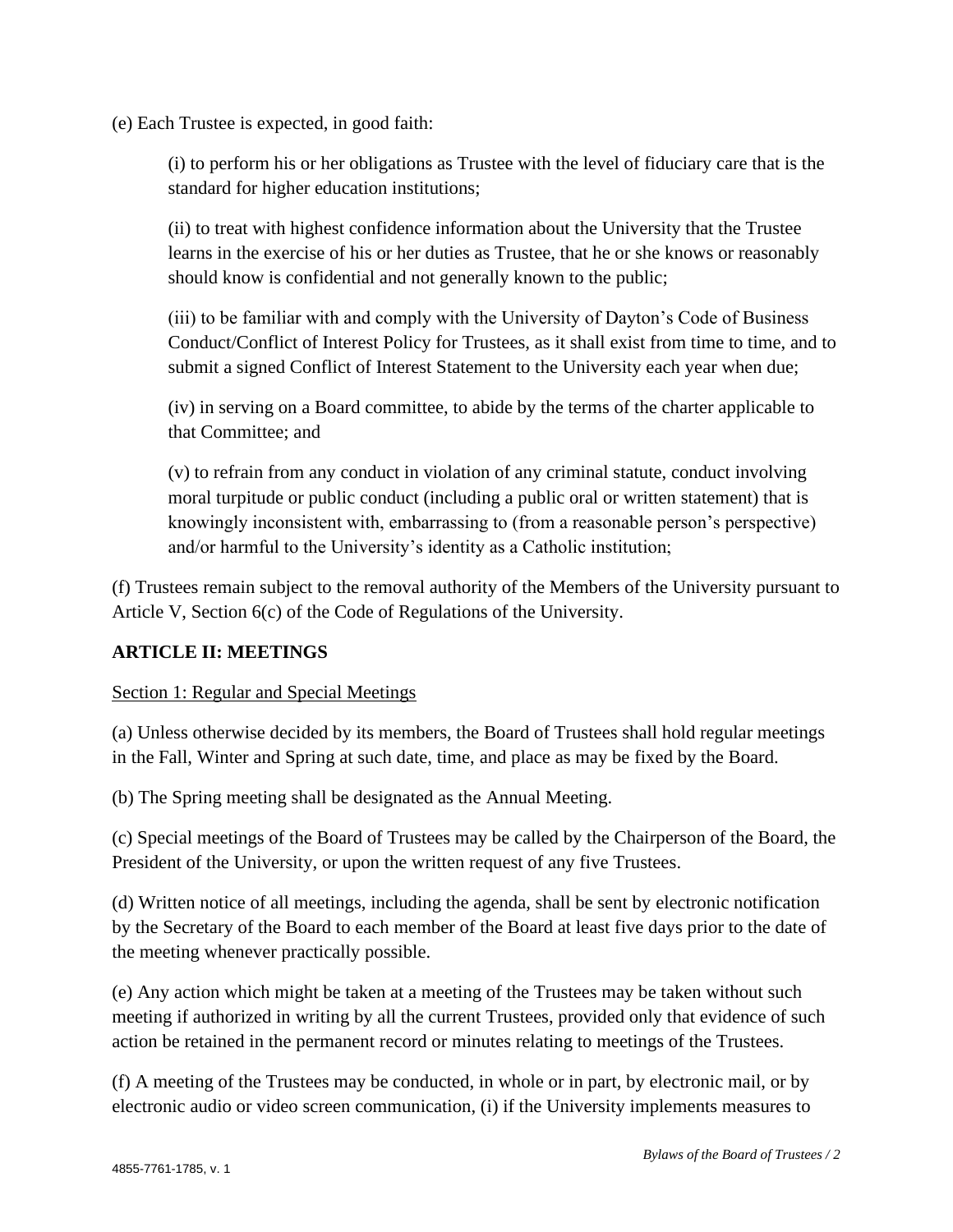provide Trustees an opportunity to participate in the meeting and to vote on matters, including an opportunity to read, hear, and/or see the proceedings of the meeting concurrently with those proceedings, and (ii) if any Trustee votes or takes other action at the meeting by means of electronic mail or electronic audio or video screen communication, a record of that vote or action is maintained by the University.

#### Section 2: Quorum

(a) A quorum for the transaction of business by the Board shall consist of a majority of the total number of members of the Board.

#### Section 3: Conduct of Meetings

(a) All meetings shall be conducted in accord with parliamentary procedure outlined in Roberts Rules of Order, Newly Revised, or other procedure adopted by the Board.

(b) The usual order of business at meetings of the Board shall be as follows:

#### (1) Call to order

- (2) Approval of minutes of last meeting
- (3) Report of the Chairperson
- (4) Committee reports
- (5) Unfinished business
- (6) New business
- (7) Adjournment

#### Section 4: Voting Procedures

(a) Decisions by vote of the Board members in ordinary matters shall require a majority vote of those present provided a quorum is present.

#### **ARTICLE III: OFFICERS**

#### Section 1: Election, Term of Office, and Removal

(a) The Officers of the Board of Trustees, except for its Vice Chairperson and its Secretary, as defined in Article V, Section 10 of the Code of Regulations of the University, shall be elected from among the membership of the Board by majority vote of the Trustees present and constituting a quorum at the Annual Meeting of the Board of Trustees.

(b) The Chairperson of the Board shall be elected to serve for one-three year term.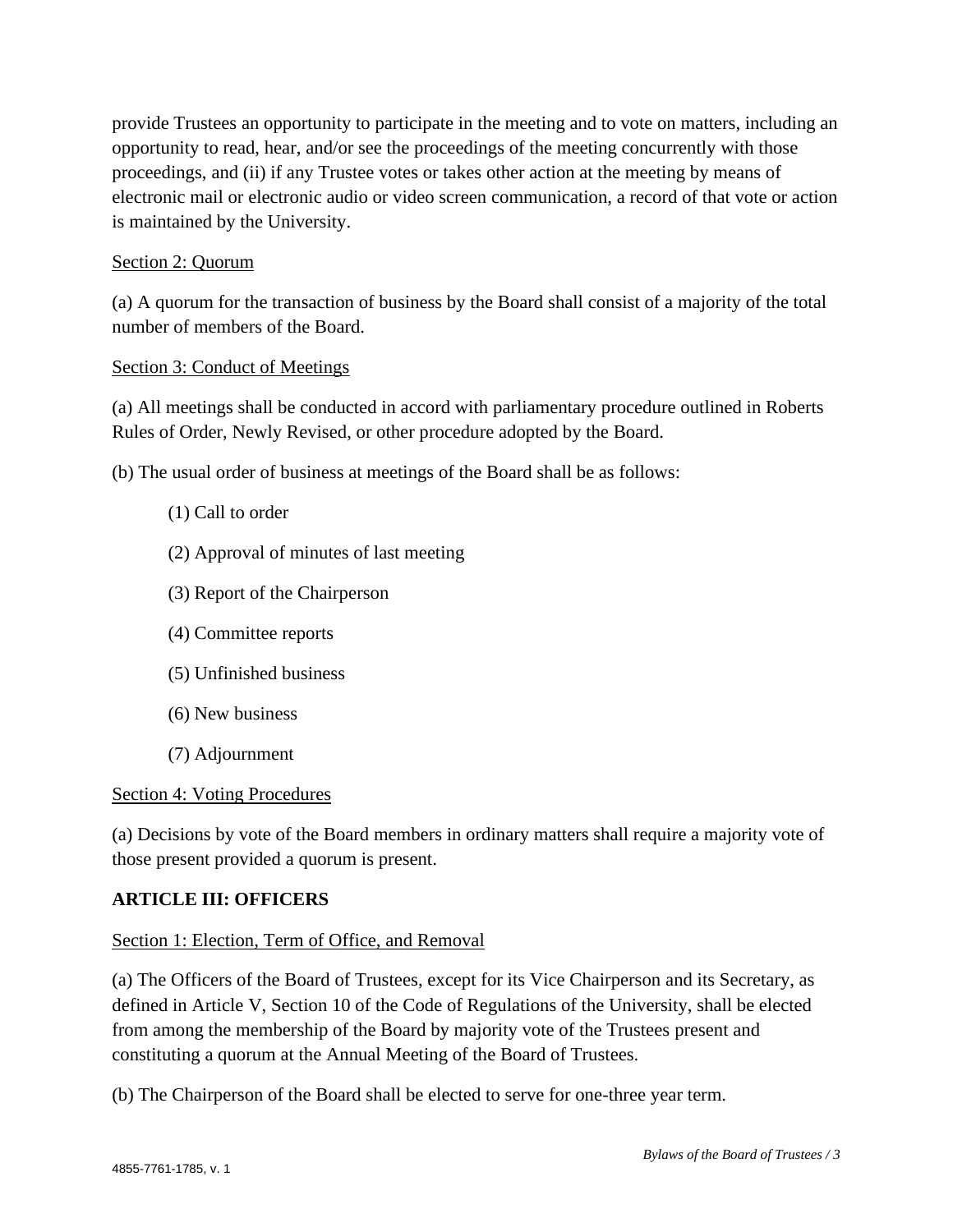(c) The Vice Chairperson of the Board, who is the Provincial of the Marianist Province of the United States, shall serve in this office until the completion of his term as the Provincial of the Marianist Province of the United States.

(d) The Chairperson Elect shall be elected from among the membership of the Board by majority vote of the Trustees present and constituting a quorum at a meeting of the Board of Trustees approximately one year before the expected end of the Chairperson of the Board's term as Chair. Once elected, the Chairperson Elect shall be eligible to serve as a Trustee and as Chairperson Elect until the expiration of the term of the current Chairperson of the Board, and then shall be eligible to serve one additional three-year term as Chairperson of the Board if so elected if such an additional three-year term is necessary in order to serve a complete three-year term as Chairperson. In extenuating, documented circumstances, a Chairperson Elect may be elected later than one year prior to the expected end of the current Chairperson's term.

(e) The Secretary of the Board of Trustees shall be elected to that position by a majority vote of the Trustees present and constituting a quorum at a meeting of the Board of Trustees. The individual elected as Secretary need not be a trustee to be elected to such office.

(f) There shall be no limit to the number of times the same person may be elected to the same or any other office, except as otherwise provided in the Articles of Incorporation, as amended, or the Code of Regulations of the University.

(g) Any person elected as an officer of the Board (except for Vice Chairperson, whose eligibility is determined by Article V, Section 10 of the Code of Regulations of the University) may be removed at any regular or special meeting by vote of the majority of the Trustees present and constituting a quorum.

#### Section 2: Duties of Officers

(a) The Chairperson shall preside at all meetings of the Board and shall decide all questions of order. The Chairperson shall have such other duties as may from time to time be required of him or her by the Trustees. The Chairperson shall sign all contracts, notes, deeds, mortgages, bonds, other obligations, or other papers requiring his or her signature.

(b) The Chairperson of the Board shall serve as Chairperson of the Executive Committee of the Board of Trustees.

(c) The Chairperson shall appoint the members of all committees of the Board, except the Executive Committee, and shall perform such other duties as may be, from time to time, assigned by the Board.

(d) The Vice Chairperson shall serve in the absence of the Chairperson and shall assist the Chairperson at the latter's request. The Vice Chairperson shall have the authority to perform all the duties of the Chairperson, in case of his or her absence or disability, together with such other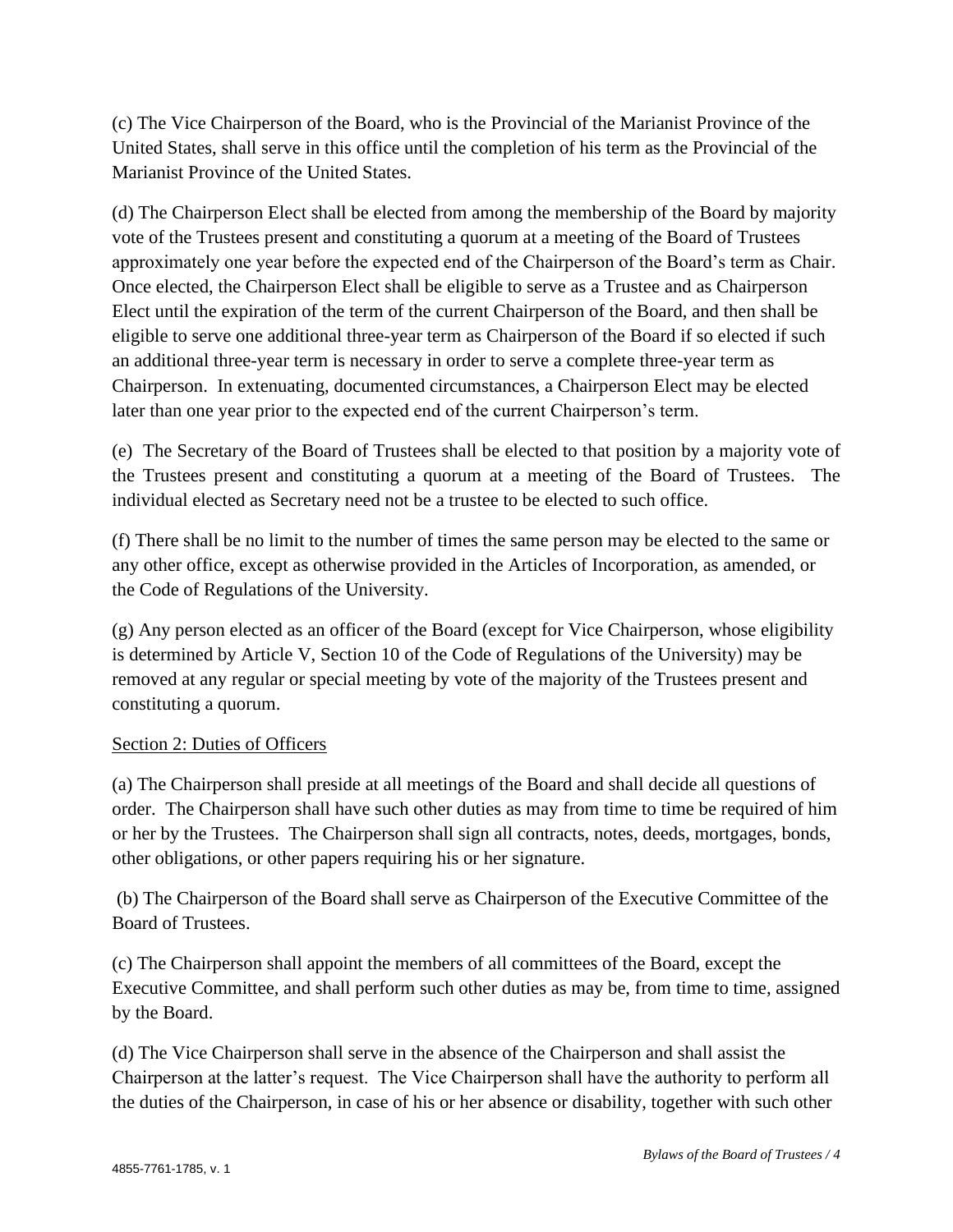duties as the Board of Trustees may from time to time prescribe. The authority of the Vice Chairperson to execute and authorize deeds, mortgages, bonds, contracts and other obligations in the name of the University shall be coordinated with like authority of the Chairperson.

(e) The Chairperson Elect shall succeed and serve as the Chairperson after the expiration of the current Chairperson's term if so elected at that time. The Chairperson Elect shall assist the Chairperson and the Vice Chairperson at the requests of such officers. The Chairperson Elect shall have such other duties as the Board of Trustees may from time to time prescribe.

(f) The Secretary shall be responsible for recording and distributing minutes of all meetings of the Board, issuing notice of meetings, keeping records of attendance, and handling all correspondence for the Board.

(g) The Board of Trustees may, from time to time, appoint such other assistant officers of the Board of Trustees (such as an Assistant Secretary) to act as assistants to and under the direction of their superior officers. They shall be vested with all of the powers or be required to perform any of the duties of their superior officers in their absence, and they shall perform such other and further duties as may, from time to time, be required of them by the Board of Trustees.

#### Section 3: Vacancy in Office

(a) In the event of a vacancy in the office of Chairperson, the Vice Chairperson shall serve as Chairperson until a new Chairperson has been appointed or elected.

(b) In the event of a vacancy in the office of Vice Chairperson or Secretary, the vacancy shall be filled in accordance with the relevant provisions of the Code of Regulations of the University.

(c) In the event of a vacancy in the office of Chairperson Elect, the vacancy shall be filled by election at the next meeting of the Board following the creation of the vacancy.

#### **ARTICLE IV: COMMITTEES**

#### Section 1: Executive Committee

(a) Members of the Executive Committee, except the Chairperson, the Vice Chairperson of the Board, the Chairperson-Elect and the President of the University, each of whom are *ex officio*  voting members on the Executive Committee, shall be the chairs of the standing committees of the Board.

(b) The number of members of the Committee shall be determined by the Board in accordance with Article V, Section 11(a) of the Code of Regulations of the University.

(c) The Chairperson of the Board shall be the Chairperson of the Executive Committee and the President of the University shall be the Vice Chairperson.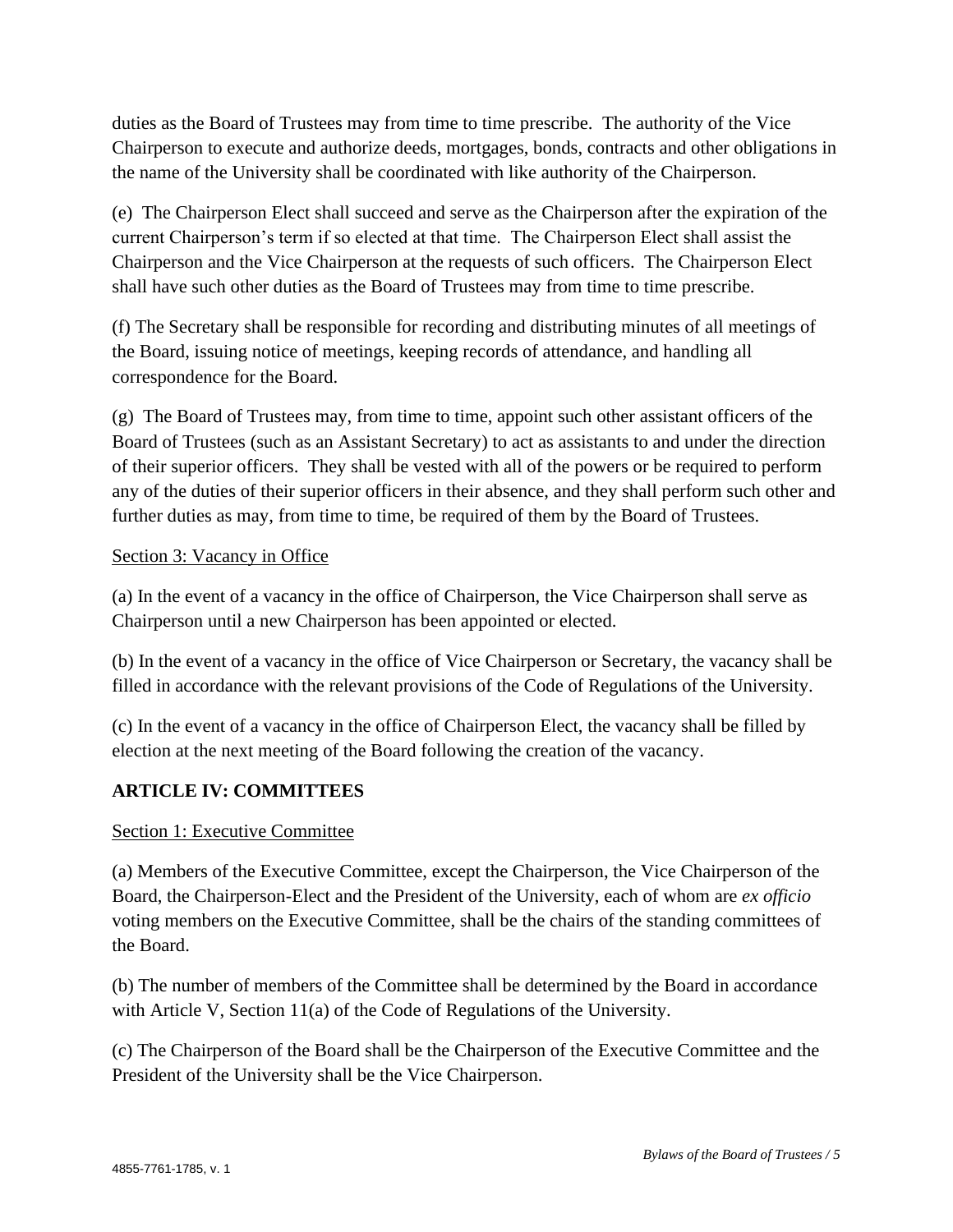(d) Vacancies which occur among the elected members of the Committee for any reason, except the expiration of time, shall be filled for the unexpired term by election at the next meeting of the Board following the existence of the vacancy.

(e) Meetings of the Executive Committee shall be called when necessary by the Chairperson of the Board or the President of the University.

(f) A majority of the total number of members of the Committee, including *ex officio* voting members, shall constitute a quorum.

(g) In the intervals between meetings of the Board of Trustees, the Executive Committee shall have full power to take each and every action which the Trustees are authorized to take, except for the limitations stated in Article V, Section  $11(a)(ii)$  of the Code of Regulations of the University.

(h) Any action which might be taken at a meeting of the Executive Committee may be taken without such meeting if authorized in writing by two-thirds of the current members of the Executive Committee, where such two-thirds shall include the Chairperson of the Board and the President, provided only that evidence of such action be retained in the permanent record or minutes relating to meetings of the Executive Committee.

#### Section 2: Committee on Trustees

(a) A Committee on Trustees shall be appointed by the Chairperson of the Board to perform the following duties:

(1) to prepare and submit to the Chairperson of the University a list of candidates for nomination to the Board of Trustees of the University of Dayton in accordance with the provisions of Article V, Section 2 of the Code of Regulations of the University;

(2) to maintain a list of candidates for nomination to the Board through a continuing search for individuals with special talents for service to the University as Trustees;

(3) to assist the Chairperson of the Board in selecting Trustees and other persons to serve on committees of the Board;

(4) to conduct an orientation program for new Trustees with the assistance of selected faculty and students of the University and to promote the continued education of Trustees through seminars and meetings designed to confront the major issues facing the University;

(5) to submit an annual report to the Board on the Committee's assessment of the effectiveness of Board operations and to recommend means for improvement.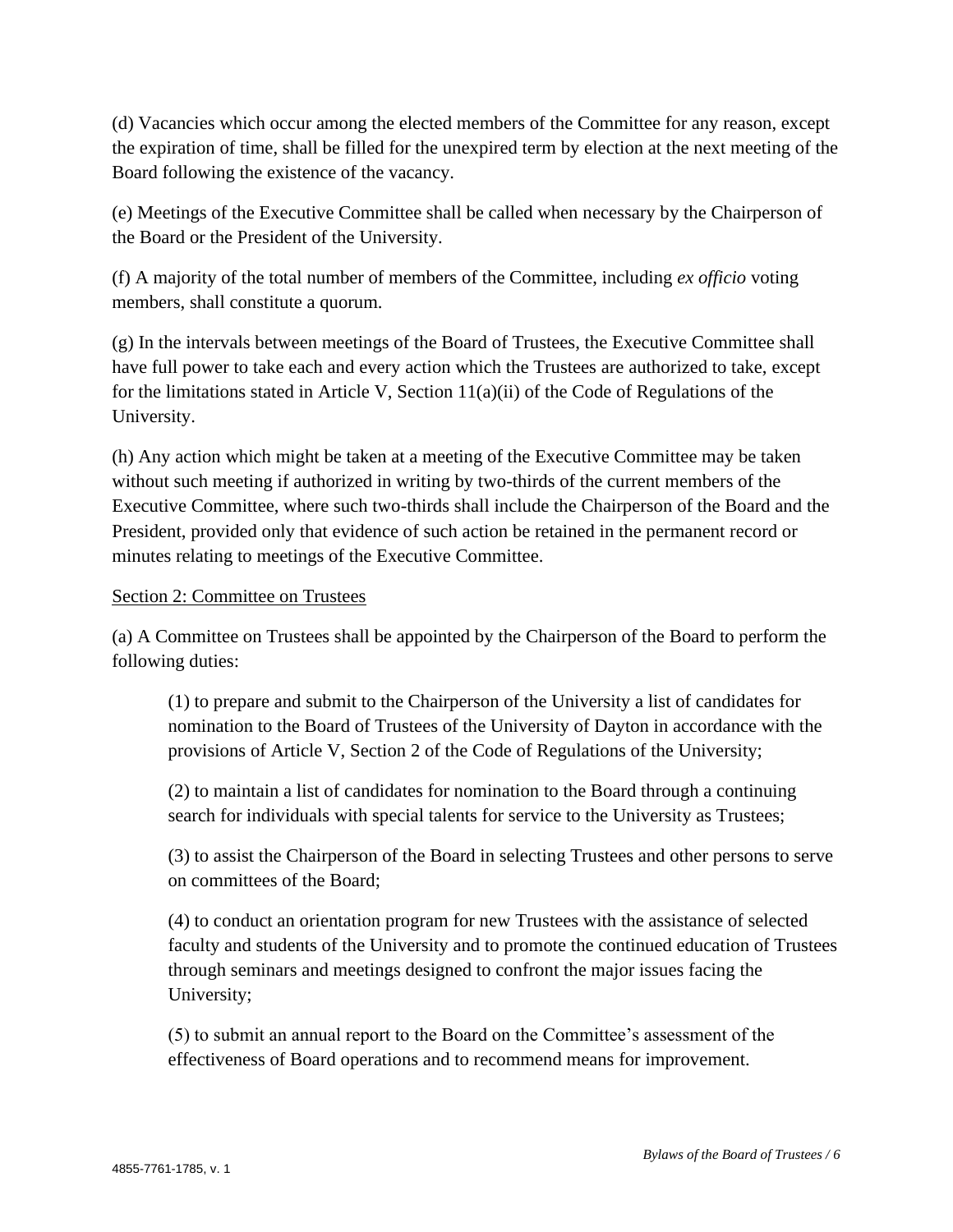#### Section 3: Other Committees

(a) There shall be other standing and ad hoc committees as the Trustees may from time to time determine, to perform duties as specified in a charter or other documents governing the committee's actions (which document(s) shall be developed and revised by the Board or, if by the committee, with Board oversight).

(b) The President of the University and the Chairperson of the Board of Trustees shall be *ex officio* voting members of all standing committees, provided that the President shall abstain from discussions and voting on any matters that may present a conflict of interest (including all discussion and votes related to the President's performance and compensation).

(c) Persons other than Trustees, especially members of the University Community, such as administrators, faculty, and students, may be appointed to any committee except the Executive Committee, but shall be nonvoting members unless otherwise specified in that Committee's charter as approved by the Board of Trustees.

#### Section 4: Committee Meetings

(a) Meetings of the committees of the Board shall be held upon call of the committee chairperson.

(b) Written notice of the committee meetings, including the agenda, shall be sent by electronic notification to each member of the committee at least five days prior to the date of the meeting.

(c) Minutes of each committee meeting shall be available to all members of the Board on request.

(d) A meeting of a Board committee may be conducted, in whole or in part, by electronic mail, or by electronic audio or video screen communication, (i) if the University implements measures to provide committee members an opportunity to participate in the meeting and to vote on matters, including an opportunity to read, hear, and/or see the proceedings of the meeting concurrently with those proceedings, and (ii) if any committee member votes or takes other action at the meeting by means of electronic mail or electronic audio or video screen communication, a record of that vote or action is maintained by the University.

#### **ARTICLE V: EXECUTIVE OFFICERS OF THE UNIVERSITY**

#### Section 1: Selection of the President

The Board of Trustees shall choose the President of the University in the manner set forth in Article VII, Section 2 of the Code of Regulations of the University.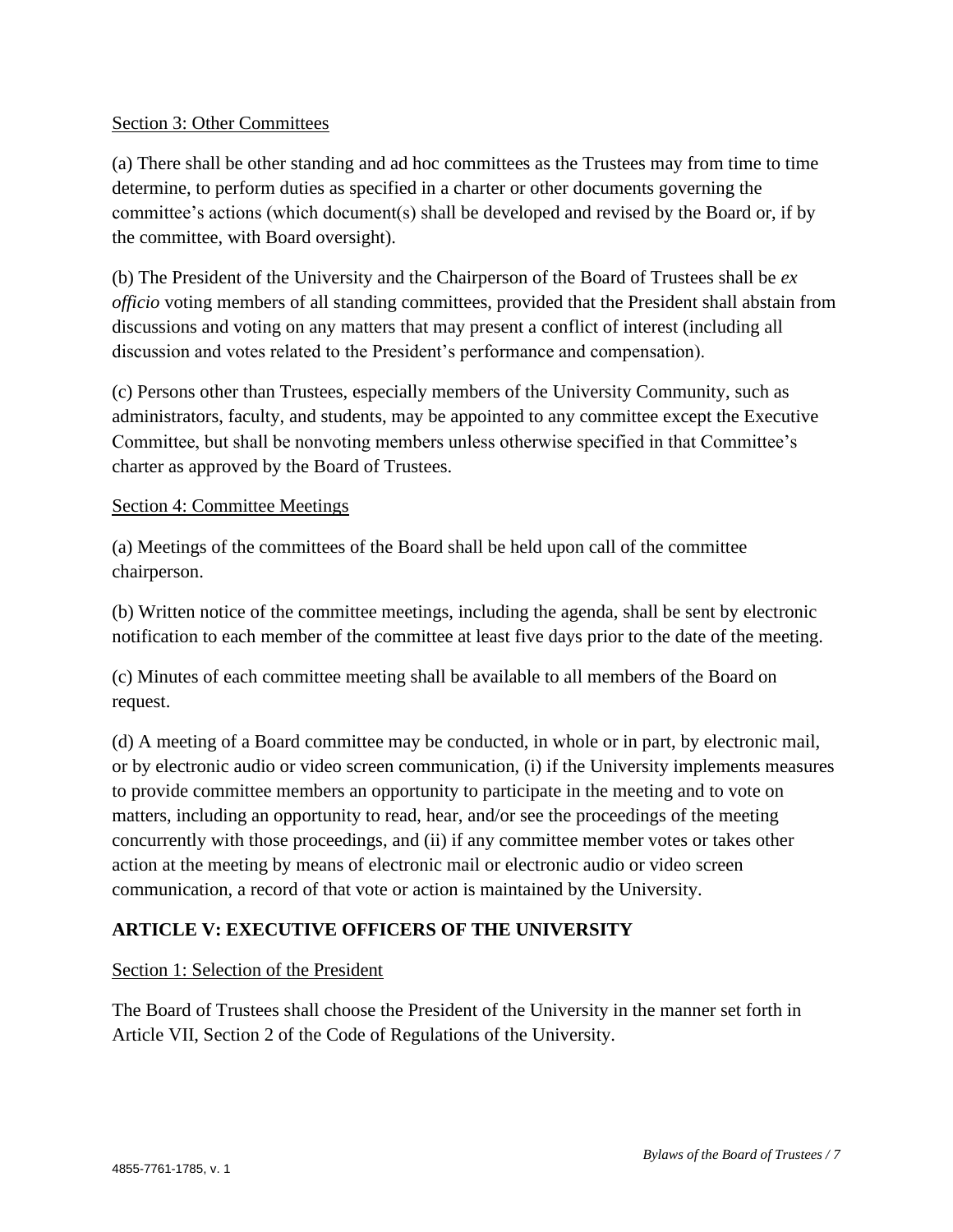#### Section 2: Other Executive Officers of the University

(a) Other officers of the University shall be appointed by the President for defined terms of office, and in accordance with the provisions of Article VII, Sections 2, 3, and 4 of the Code of Regulations of the University.

(b) It shall be the prerogative of the Trustees, at their pleasure, to invite the Executive Officers of the University to attend Board meetings.

## **ARTICLE VI: POLICY MANUALS**

#### Section 1: University Policy Manual

(a) The Board of Trustees, as the body exercising final authority for the approval of all policies affecting the entire University, shall have ultimate oversight authority over the procedure for maintaining an official policy repository which shall be kept up to date based on the Board's prerogatives, legal requirements and best practices, and which may be in paper and/or electronic format.

(b) The custodian of the official policy repository for the University shall be the President of the University.

(c) At the discretion of the President, access to the policy repository may be made available to other University personnel and portions thereof to the general public.

#### Section 2: Unit Policy Manuals

(a) An up-to-date Policy Manual shall be maintained by the administrative officers of the University covering all official policies related to each administrative officer's unit.

(b) This directive shall apply to Executive Officers of the University, Deans, heads of major academic units, administrators of instructional departments, and directors of all supporting units of the University.

(c) The President of the University shall be responsible for determining that such Policy Manuals are maintained in an appropriate manner.

(d) This directive is not intended to apply to council or committee bylaws, handbooks, guidelines, or similar regulations which are primarily designed to provide the means for carrying out established policies.